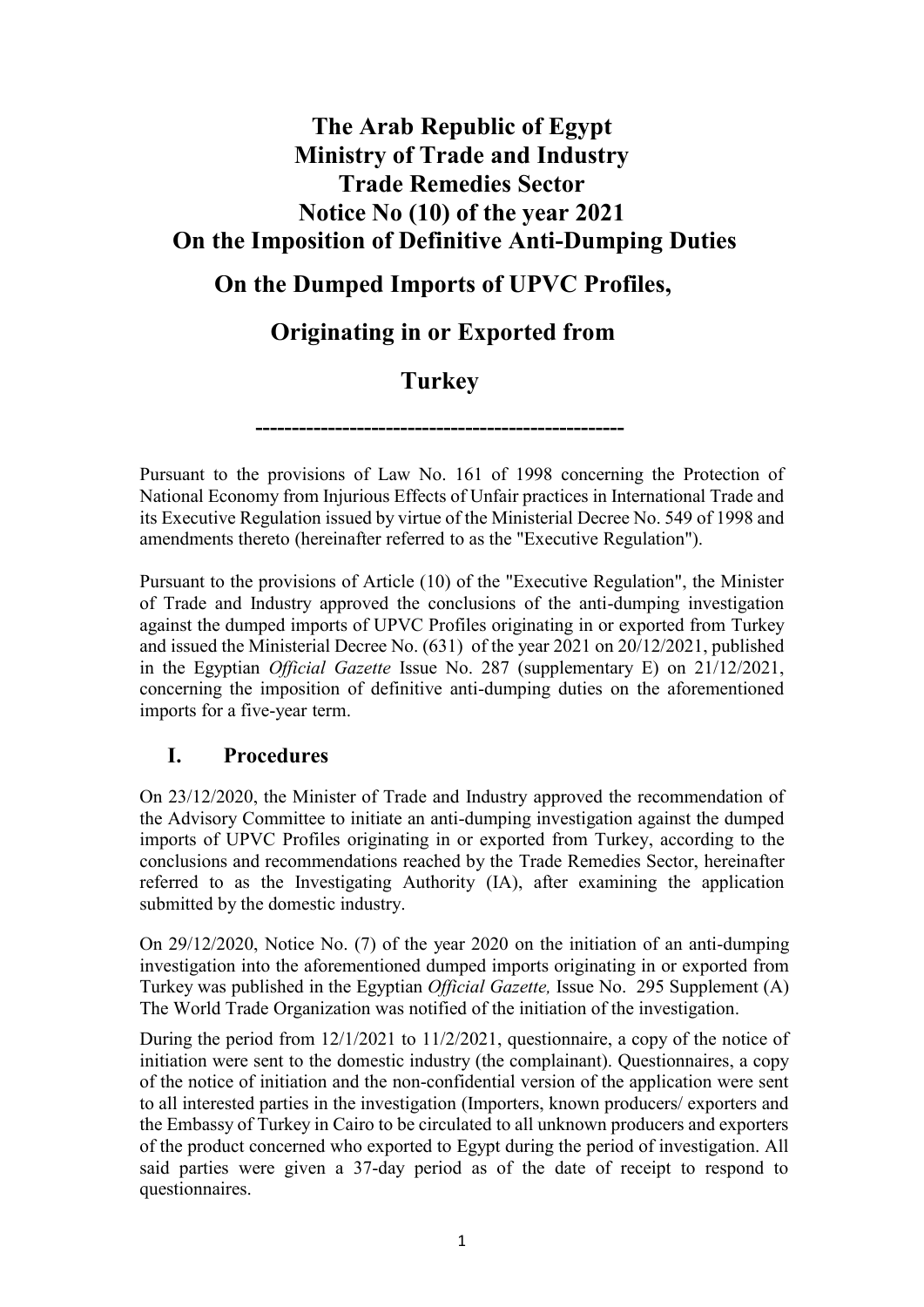The IA received the responses of some interested parties to the questionnaires and deficiency letters during the specified time limits and analyzed all the data and information contained therein.

During the period from 6/6/2021 to 8/6/2021, the IA made a verification visit to the domestic industry.

On 30/8/2021, the IA sent the non-confidential version of the Essential Facts Report to all cooperating interested parties and granted these parties a ten-day time limit as of the date of receipt to comment thereon. Such time limit was extended as requested by some parties.

On 28/9/2021, the Advisory Committee held a meeting to discuss the Final Report prepared by the IA and approved the conclusions of the IA concerning the imposition of anti-dumping duties on the imports of UPVC Profiles, originating in or exported from Turkey. The Minister of Trade and Industry approved the recommendations of the Advisory Committee and issued the aforementioned Ministerial Decree No. (631).

### **2. Period of Investigation**

- The dumping investigation period covers the period from 1/7/2019 to 30/6/2020.
- The injury (imports) analysis period covers the calendar years from  $1/1/2016$  to 30/6/2020.

#### **3. Domestic Industry**

The domestic industry is represented by EmaPen Company whose production constitutes 51percent of the total production of the domestic industry of the like product. Hence, the company represents the domestic industry in accordance with the provisions of Article (19) of the Executive Regulation of Law No. 161 of the year 1998.

#### **4. Product under Investigation and Like Product**

The product under investigation is Monofilament of Polymers of Vinyl chloride (UPVC Profiles), originating in or exported from Turkey, classified under the HS tariff codes: 39 25 20 and 39 16 20, even if classified under HS tariff codes: (39 16 90 and 39 25 90 00 90).

The IA concluded that the product produced by the domestic industry is identical to the product originating in or exported from Turkey in terms of the physical characteristics, specifications, distribution channels and end uses. Therefore, the two products are substitutable for one another in accordance with Article (2.6) of the Anti-Dumping Agreement.